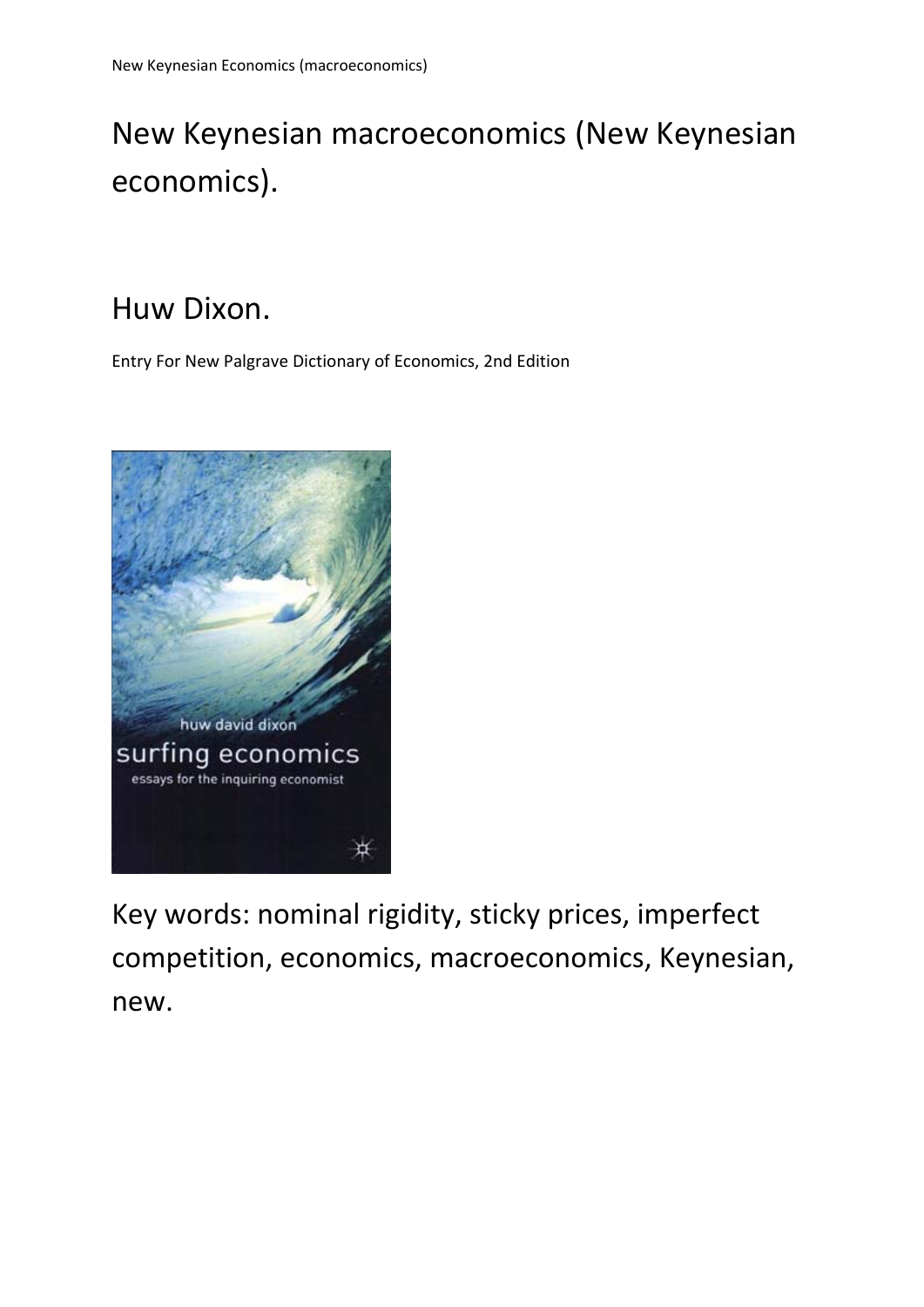# **CARDIFF BUSINESS SCHOOL WORKING PAPER SERIES**



# **Cardiff Economics Working Papers**

Huw David Dixon

*New Keynesian macroeconomics: Entry For New Palgrave Dictionary of Economics, 2nd Edition*

### E2007/3

Cardiff Business School Cardiff University Colum Drive Cardiff CF10 3EU United Kingdom t: +44 (0)29 2087 4000 f: +44 (0)29 2087 4419 www.cardiff.ac.uk/carbs

> ISSN 1749-6101 February 2007

This working paper is produced for discussion purpose only. These working papers are expected to be published in due course, in revised form, and should not be quoted or cited without the author's written permission. Cardiff Economics Working Papers are available online from: http://www.cardiff.ac.uk/carbs/econ/workingpapers Enquiries: EconWP@cardiff.ac.uk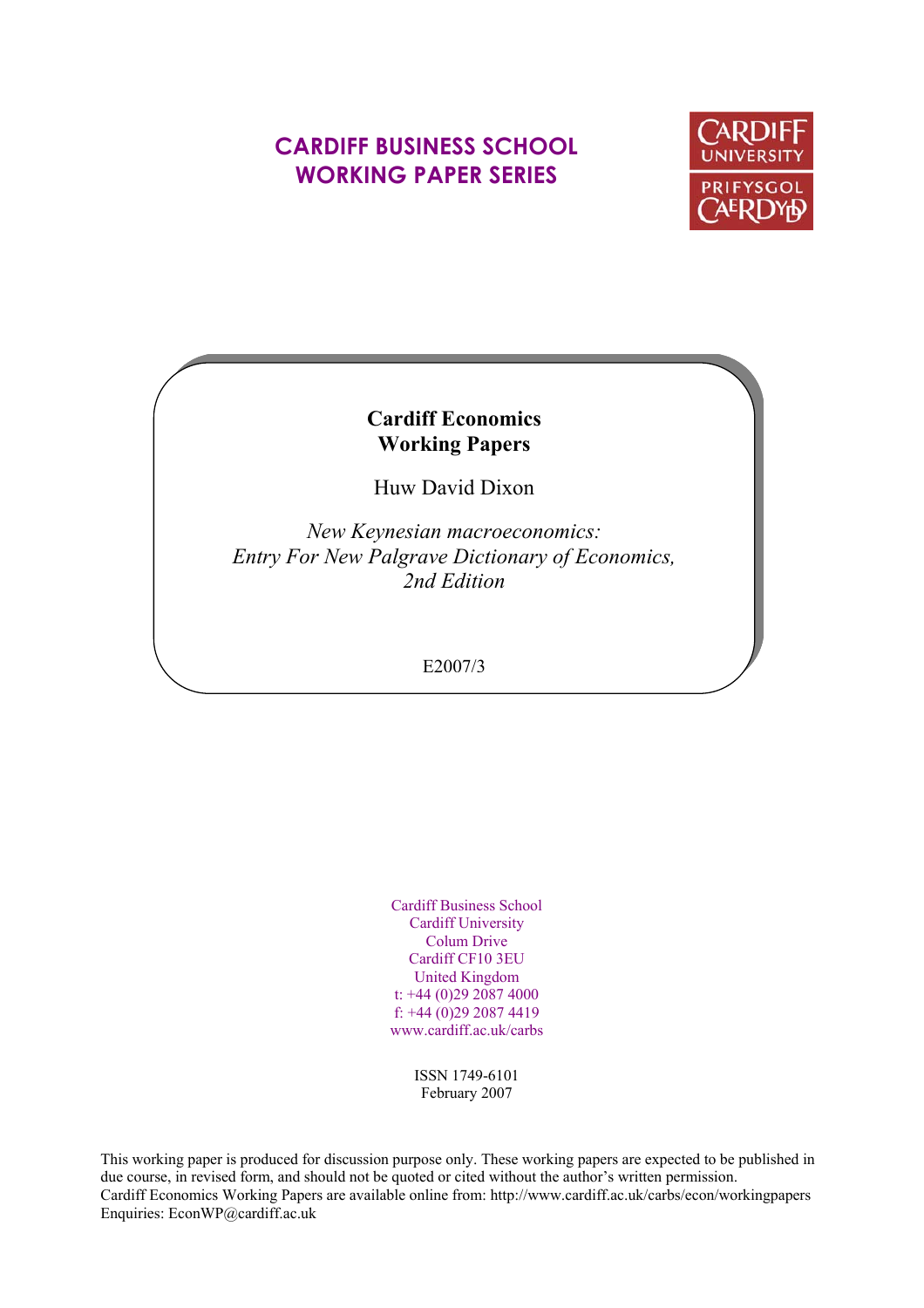# **New Keynesian macroeconomics: Entry For New Palgrave Dictionary of** Economics, 2<sup>nd</sup> Edition

Huw David Dixon Cardiff Business School. Aberconwy Building, Colum Drive, Cardiff CF10 3EU UK dixonh@cardiff.ac.uk

## **Abstract.**

This dictionary entry defines the development of new Keynesian macroeconomics (NKM) since the 1980s. I argue that the key defining feature NKM is the introduction of imperfect competition, making price and/or wage setting endogenous and hence allowing for a rigorous understanding of nominal rigidity. This has led to a shift away from perfect competition in macroeconomics. The combination of NKM with dynamic macroeconomic modelling has led to the current orthodoxy: the new-neoclassical synthesis. Dynamic wage and price models lead to monetary neutrality in steady-state, non-neutrality out of steady-state. Other themes in NKM include efficiency wage theory and coordination failure.

Keywords: Keynesian, nominal, rigidity, new.

JEL: E1, E3, E4, B22.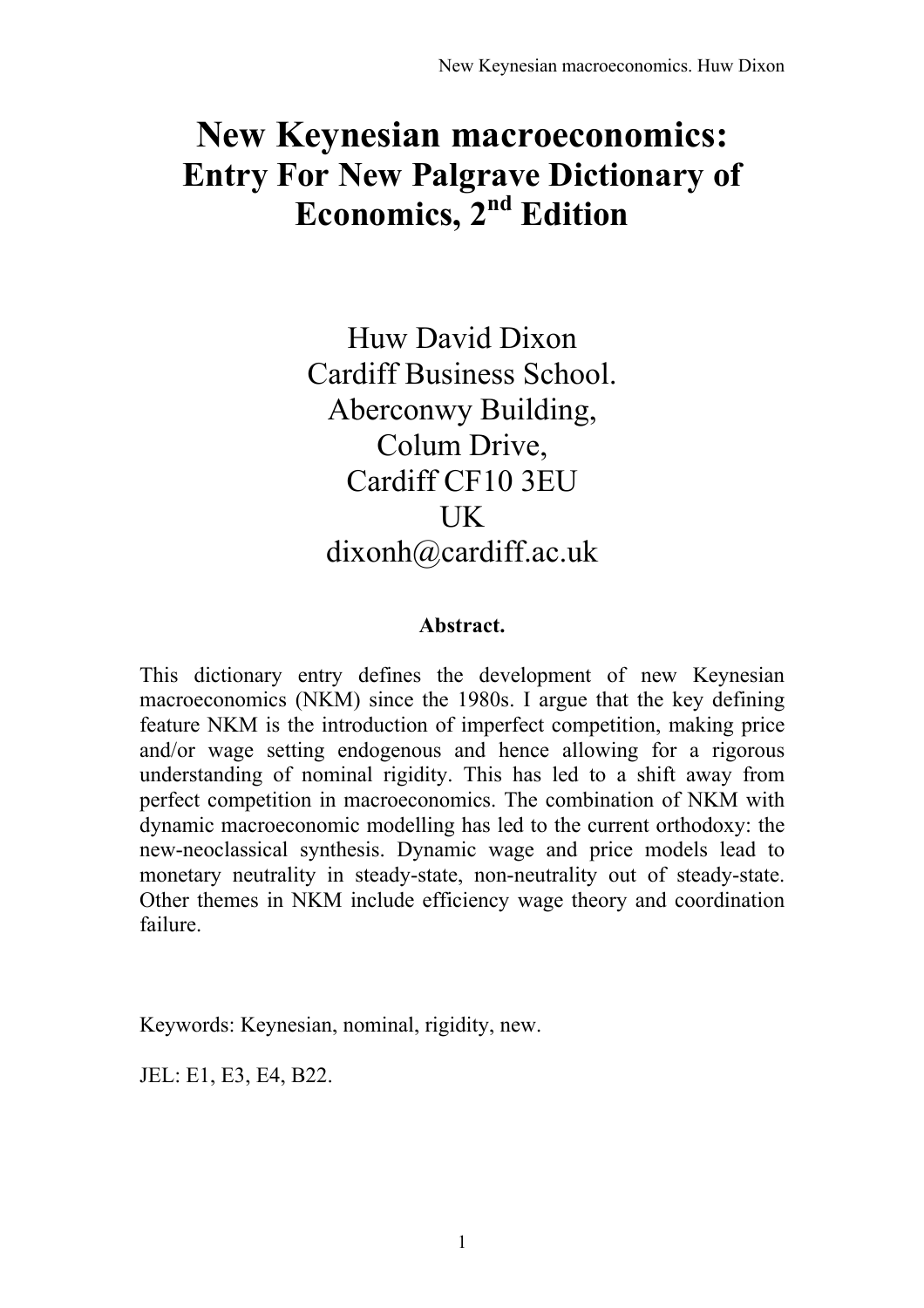The term "new Keynesian economics" came into popular usage in the 1980's. The origins of the term are fairly easy to understand in broad historical terms. In the Classical approach of the pre-Keynes world (prior to 1936), wages and prices were seen as perfectly flexible and markets competitive (or at least ideally so). The Keynesian revolution argued that prices and more importantly wages were rigid and in order to understand phenomena like prolonged mass unemployment it was necessary to see how the economy operated when not in competitive equilibrium. In the post second world war period there emerged the neo-classical synthesis model which dominated macroeconomics from the 1950's to the mid-1970's. The essence was that in the *long-run* all prices are perfectly flexible and the competitive or ìWalrasianî equilibrium will hold. However, in the *short-run* we could treat prices and/or wages as given. Thus we had the IS-LM and AD-AS (aggregate supply and demand) models which were the workhorse of macroeconomic research until the mid-1970ís and have remained established in many textbooks to the present day.

This approach was in the process of being overtaken at the level of research by the "New Classical" or rational expectations revolution of the 1970's. One aspect of the neo-classical synthesis was that not only prices, but expectations were treated as fixed in the short-run, or subject to ad-hoc adjustment as under the adaptive expectations hypothesis. The New Classical approach was based on the idea that wages and prices are perfectly flexible, but that agents did not have full information: even though they used the information they had optimally (rational expectations), markets could deviate from the full information equilibrium because information was imperfect. For example, agents might not know about the values of certain current variables such as aggregate price or the money supply when deciding how much output to produce or labour to supply.

New Keynesian economics was to incorporate the rational expectations framework. However, it was to focus on the key issue of nominal rigidity: how do we understand the short term rigidity of wages and/or prices in terms of providing a microfoundation which will explain why prices might not be perfectly flexible. Now, this required a "revolution" of the order of magnitude of the rational expectations revolution. That revolution consisted in one idea: in order to understand nominal rigidity, you needed to abandon the approach of perfect competition with price-taking agents, and replace it with an approach where there are wage and price-setting agents. This is self-evident in hindsight: if you want to understand why wages and prices are rigid in the short-run, you have to have agents who set the price, so that you can understand the microeconomics of price-adjustment. If all agents (firms, households) are price-takers, prices can only be explained by some notion of "demand equals" supply" and a shadowy Walrasian auctioneer acting like an invisible puppet-master cum market maker, the auctioneer adjusts prices gradually in response to excess demand or supply.<sup>1</sup> This is hardly the basis for a rigorous theory of why prices and wages are not always at their market clearing levels: the auctioneer called in sick or went on holiday!

Just to complete the historical setting, alongside New Keynesian ideas there was the Real Business Cycle research programme which put forward the radical idea that nominal wage and price behaviour were irrelevant for understanding macroeconomic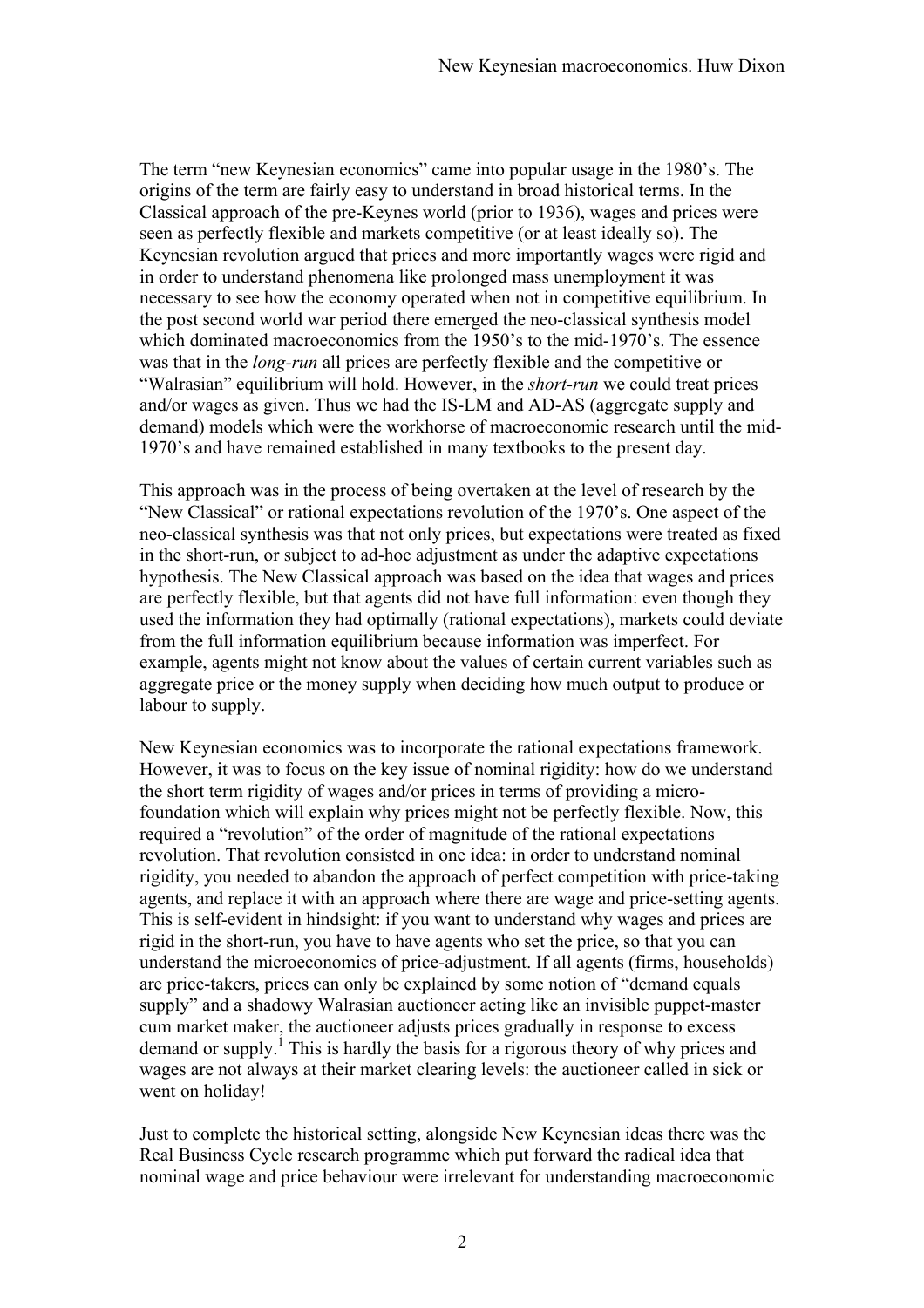dynamics. Changes in output and employment were driven by real things such as productivity shocks, and that the savings and investment decisions of agents were inherently dynamic. This was a radical agenda which also pushed macroeconomics into trying to provide a quantitative explanation of economic fluctuations based on a competitive equilibrium model. However, despite many successes, the methodological idea of ignoring nominal things was an unsustainable self-limitation. For one thing, governments and central bankers are interested in the nominal side of things: inflation, the transmission mechanism of monetary policy etc.

So, in the mid-1990s there emerged the "New" neo-classical synthesis (NNS). This combined the dynamic framework of the RBC approach with dynamic pricing models developed by the New Keynesian approach. The key idea is that in the long-run money is neutral, but in the short run there is some nominal rigidity resulting from the price-setting behaviour of firms (and wage-setting behaviour of unions). This approach to modelling has certainly become the dominant school of thought, at least in Central Banks of Europe and the US.

#### **The microfoundations of wage and price rigidity**.

So the problem in the late 70s and early 80s was clear. Most of economics was based on models of perfect competition, $2$  where all agents are price-takers. An agent is a "price-taker" if it believes that it can trade any quantity at the market price which it treats as given, as exogenous. Price-taking only makes sense when markets clear, supply equals demand. If supply does not equal demand, then something has got to give because the chosen trades do not add up to zero. An alternative was needed. Up until then, various ad hoc assumptions had been made: the simplest was that wages and or prices were simply assumed to be fixed (this was justified by the notion that the model was a short-run model). Another ad hoc fix was that the market was competitive but that the price cleared the market *ex ante*: the invisible auctioneer sets the price which she expects to clear the market before it opens. The basic and fundamental new Keynesian insight was that the assumption of price-taking behaviour had to be abandoned. Real agents such as firms, households or unions needed to be price makers. But, this meant that the notion of perfectly competitive equilibrium needed to be abandoned: the alternative was going to be an imperfectly competitive equilibrium where (some) agents have market power. The classic imperfectly competitive equilibrium is pure monopoly: a monopolist can set any price he pleases, and will maximize profits. The monopolist equates marginal revenue with marginal cost: if he faces a downward sloping demand curve, this means that the monopolist will set a price above the competitive price and output will be lower than in the competitive equilibrium. Whilst the firm increases its profits there is also a decline in consumer surplus and the total surplus (consumer plus producer) declines.

In the absence of market failure, the perfectly competitive equilibrium is Pareto optimal. If we are adopting a representative agent framework (as has most often been the case in macroeconomics since the neoclassical synthesis), Pareto optimality means that the equilibrium outcome maximizes the utility of the representative agent. Hence, if we look at small deviations from equilibrium (in terms of output, employment and so on), they will not have a first order effect on welfare. This is an envelope theorem: the first order conditions for optimality state that the first order effect is zero at the optimum. With imperfect competition, by contrast, we start away from the optimum.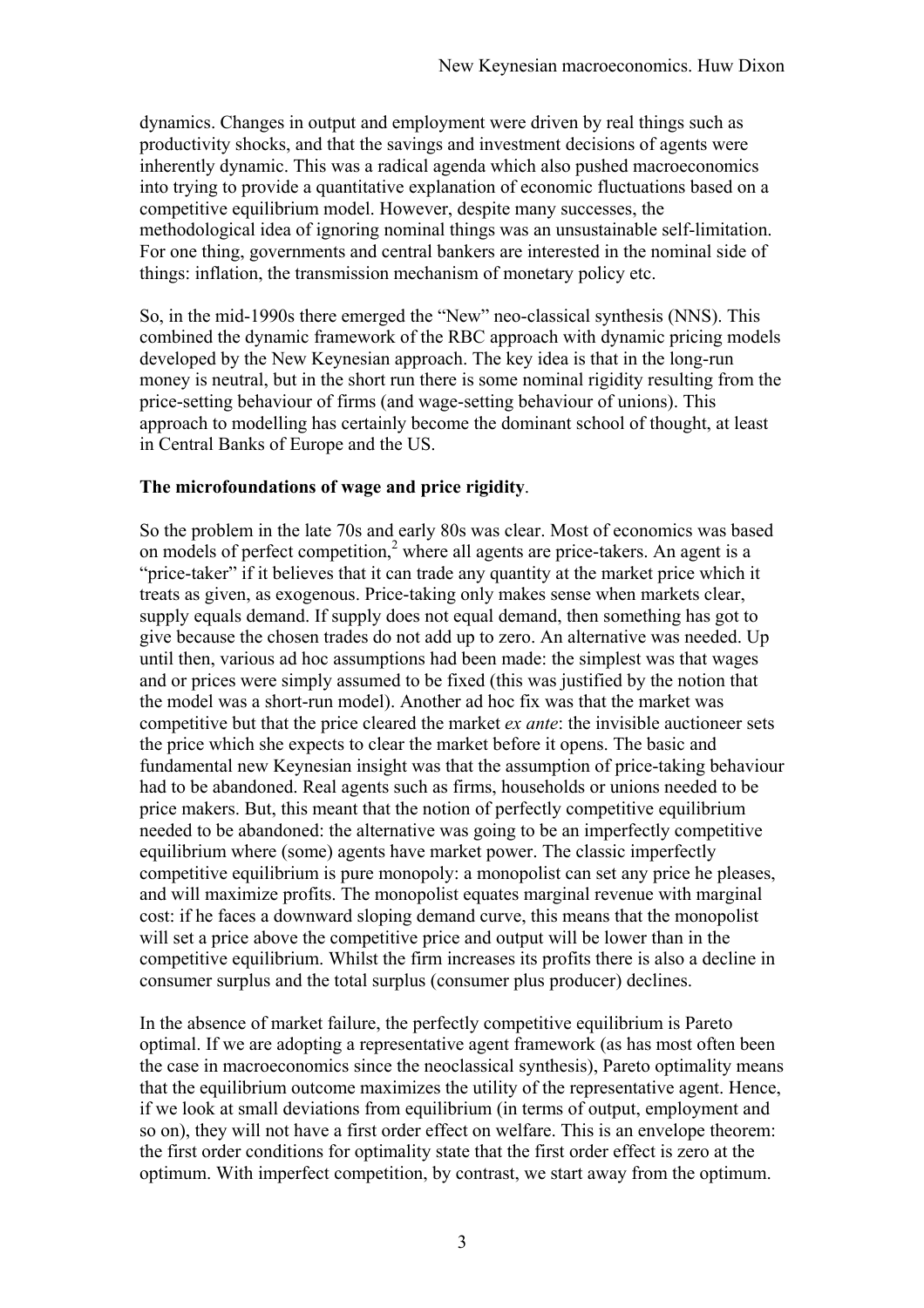Hence there are first order effects of changes in output and employment: since the monopolist restricts output, an increase is good and a decrease bad. To many macroeconomists, this seems more plausible and common sense than the implication of the first welfare theorem that starting from the competitive equilibrium increases and decreases in output and employment are both (slightly) bad.

The introduction of imperfect competition into a tractable general equilibrium framework (albeit a static one) was achieved by Oliver Hart (1982), and he did stress the "Keynesian features" of the model. However, Hart's was a real model without money: what was needed was to link this idea to nominal rigidity. It was a few years later that the penny dropped simultaneously in three papers: Akerlof and Yellen (1985), Mankiw (1985) and Parkin (1986). The new idea was that of "menu costs": the idea that there might be "costs" to changing a price, which might be interpreted broadly as decision and implementation costs (the line taken by Akerlof and Yellen and interpreted as a sort of bounded rationality) or as literally the cost of implementing a price change (having new menu's printed). This idea was not new: the  $(S,s)$  models of pricing with inflation developed in the 70s's by Sheshinski and Weiss (1977) used it, as did some other papers in the non-macroeconomic literature.

The insight is that if a monopolist sets its price optimally, a small deviation from the optimum will have no first order effect on *profits*. If there is a small but lump-sum cost of changing a price, then the effect of a price-setting monopolist to an increase in demand (or cost) might be to leave the price where it is, not to change it. Thus, even small menu costs can give rise to some nominal rigidity: because at the optimum there is no first order effect on profits, the menu costs only have to overcome the smaller higher order effects. Thus, we now had the beginnings of a theory of nominal rigidity based on monopolistic competition and menu costs. The nice feature of the model was that although the menu costs could be small, the nominal rigidity they created would give rise to first order welfare effects (since we start from a level of output and employment below equilibrium). Whilst the idea is very simple and powerful, it did alas run into a problem. In static models it is easy to use the menu-cost approach. However, macroeconomists in the 80s were interested in dynamic models, and menucost models have proven very difficult to solve except under very special cases. For example Caplin and Spulber (1987) looked at steady-state inflation and found that although the menu costs caused individual firms to have prices that remained fixed for a time, in aggregate prices drifted up with the aggregate money supply yielding the same aggregate output and inflation as with flexible prices. It has only been much later since the new Millenium dawned that these models are beginning to be solved for interesting dynamic cases (under the new name "state-dependant pricing" models).

However, the menu cost idea spawned a large literature looking into how certain features of the economy might allow even smaller menu costs to give rise to nominal rigidity. For example, Ball and Romer (1990) argued that if there were some real rigidity in the economy, it would interact with the nominal rigidity of prices, reducing the size of menu costs required to induce nominal rigidity. The real rigidity might take the form of an efficiency wage model for example, where the equilibrium determined the real wage which was not sensitive to the level of economic activity. On the empirical level, Ball Mankiw and Romer (1988) argued that the menu-cost theory had a clear prediction for the relation between inflation and the inflation-output trade-off. If steady-state inflation was higher, this would mean that for a given level of menu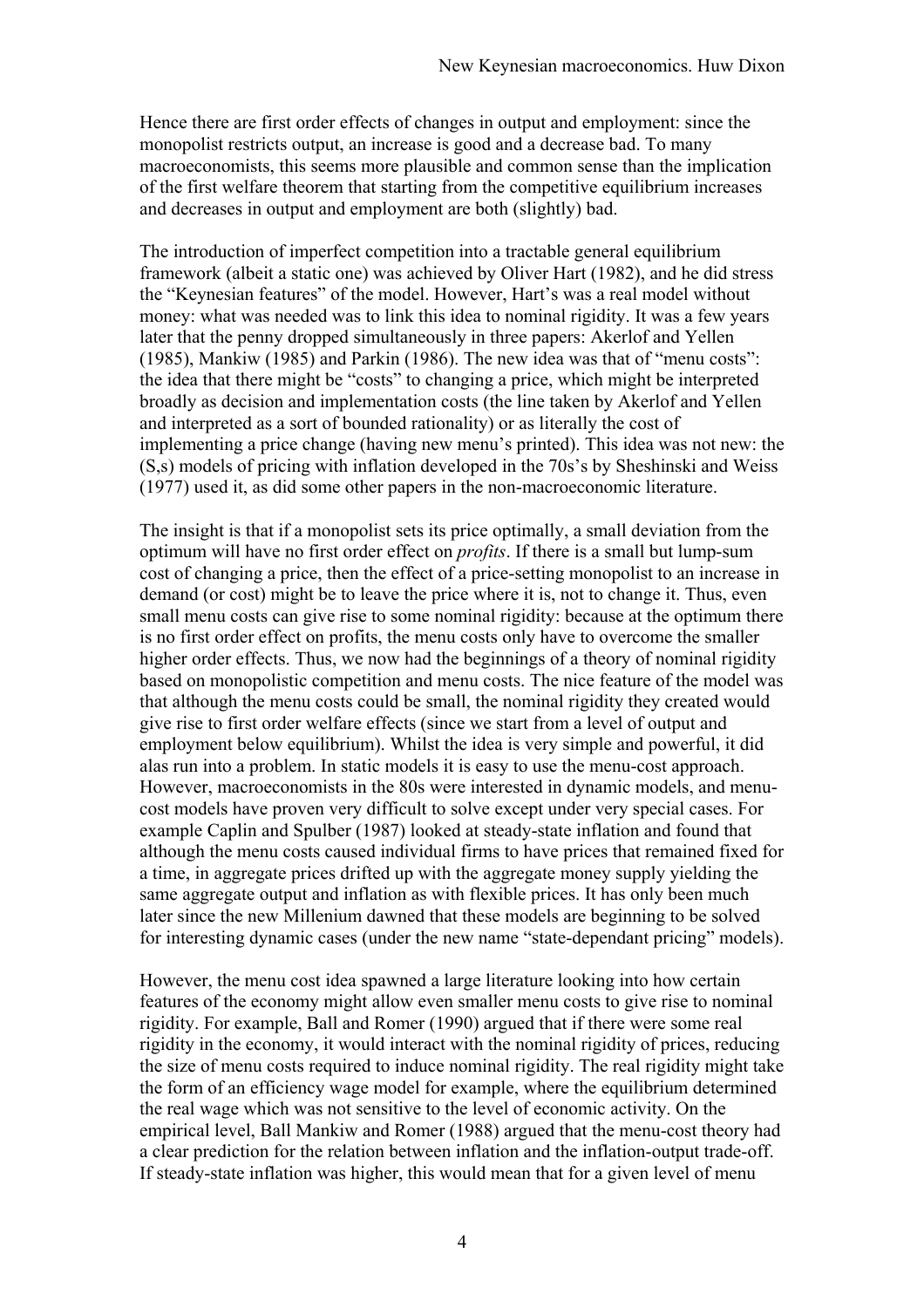costs, firms would change prices more frequently (there is less nominal rigidity). This in turn would mean that changes in nominal demand would have less effect on output when inflation is higher. Thus the non-neutrality of money in the short run was higher in low inflation economies than in high inflation economies, which was confirmed in the data.

Whilst there has been until recently quite some difficulty in making state-dependant or menu cost models tractable enough to model wage and price dynamics out of steady state, another class of models proved well suited to a dynamic setting. These were the *time-dependant* models of pricing, which focussed on the notion of staggered wage and price setting: Taylor (1979) and Calvo (1983). Indeed, these two models have become the work horses of the New Neoclassical synthesis framework. John B Taylor's model focussed on wage-setting: the empirical evidence suggests that many wage contracts take the form of a nominal wage being set for a period of 4 quarters. However, wages in different sectors are negotiated at different times. It is usually assumed that there are 4 equally sized cohorts, one cohort resetting the wage each quarter. Whilst this framework does not explain why wage contracts last for a particular period, it does start out from firm empirical observation and works out the implications of this for the resultant process. What we find is that wages gradually adjust to their new steady state values. The reason for this is that when setting wages the current cohort is facing an aggregate price level partly determined by cohorts that have moved previously. At any one time, with 4 cohorts, 3 cohorts will not reset the wage: they reset their wages in the previous three quarters. When the union sets its wage, it looks at what the aggregate price level and demand will be over the period of the contract: in this sense the wage-setting rule is dynamic and forward looking. However, it is also looking back at the previous wages insofar as they are reflected in the current price. This results in a gradual adjustment of wages and prices in response to a nominal shock. Taylor (1999) provides a good survey of this approach.

Calvo's model of nominal rigidity is based on a constant hazard rate model: each period, the firm or union faces a given probability of re-setting its price or wage. The expected duration of the price or wage when it is set is the reciprocal of the reset probability. The firm when it sets its price looks into the infinite horizon, and takes into account the future price with the probability that the current price being set will still be in force. Thus, if the reset probability is 0.25 per quarter, we will observe 25% of firms resetting price in any one quarter. When they set the price, each firm expects that the price it is setting will last for 4 quarters, but there is en ever diminishing probability that the price might last ever longer. If we look across all firms, the average contract length will be about twice the life expectation at birth (twice the life expectation at birth minus 1). Thus a reset probability of 0.25 implies an average lifetime of prices set by all firms across the economy of 7 quarters (See Dixon and Kara 2006). The firms choose an optimal price in a dynamic setting, but the setting itself leaves the fundamental probability of resetting the price is not explained. However, the model is highly tractable and has since become very popular.

#### **Other New Keynesian themes.**

Whilst the theoretical microfoundations of nominal rigidity was the main theme of new Keynesian economics, there were other themes that shared the theme of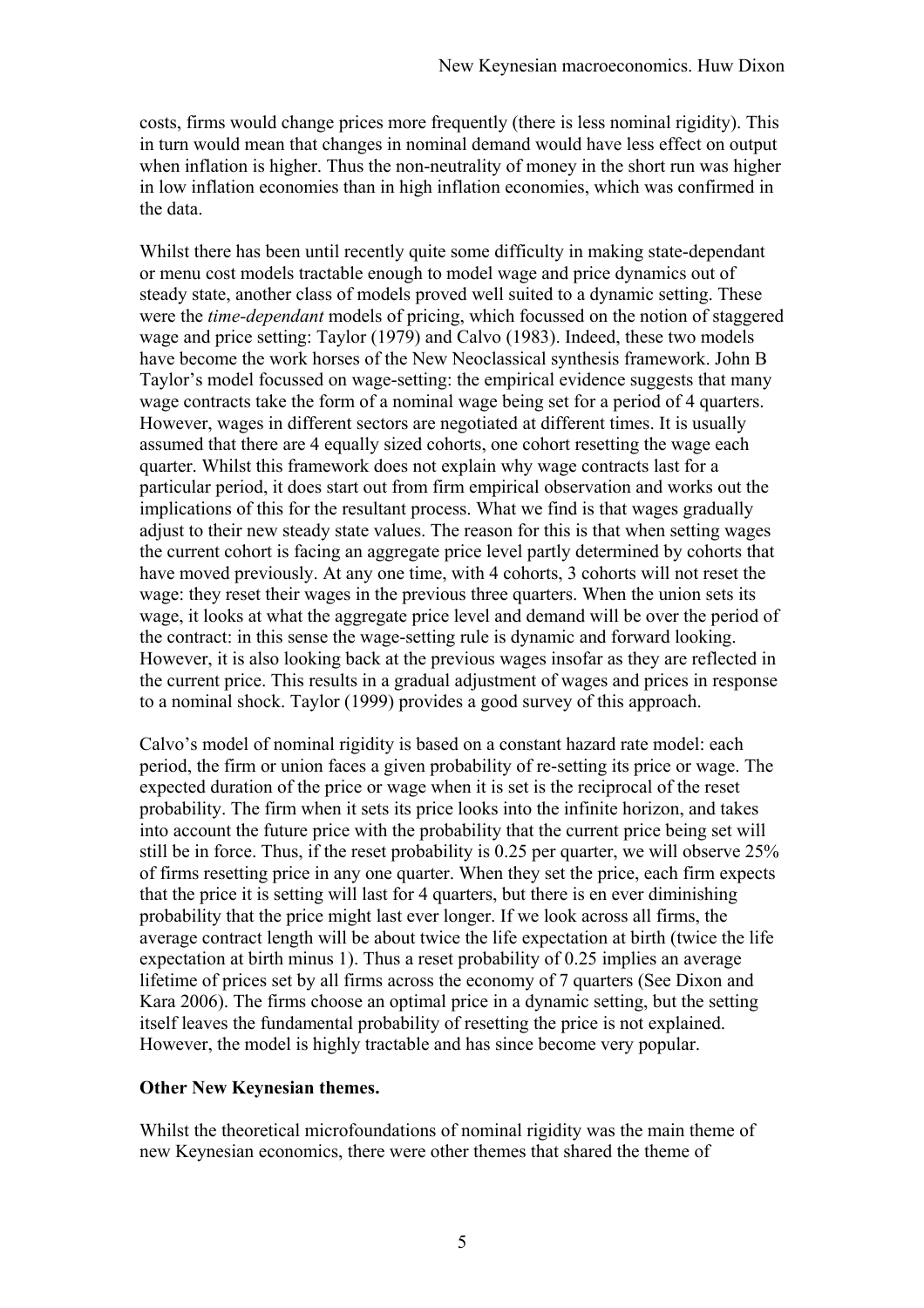establishing the implications of imperfect competition and other market imperfections as an alternative equilibrium concept to perfect competition.

One theme that that ran through the new Keynesian literature that did not involve nominal rigidity was the effect of imperfect competition on the government expenditure multiplier. Two papers by Dixon (1987) and Mankiw (1988) found that in simple general equilibrium models an increase in the degree of imperfect competition reflected in a bigger markup of price over marginal cost meant that the balanced budget government multiplier was bigger. The intuition behind this result was that there was a profit feedback effect: as output increased, so did profits of firms, who paid it back to households in dividends who then spent part of it again and so on. This feedback effect was bigger the bigger the markup. In a constant returns to scale world, there were no profits in a perfectly competitive equilibrium, so the effect was completely absent. In a follow-up paper, Startz (1989) argued that whilst the Dixon-Mankiw result held in the short-run with a fixed number of firms, in the long-run free entry would eliminate profits and the relationship between profits and the multiplier would disappear. This argument turned out to be true in general only in the case of constant returns to scale. The point is that when you allow for a concave production function with diminishing marginal product of labour, a second mechanism comes into effect: as employment rises, the real wage falls which tends to reduce consumption. In the Walrasian case of perfect competition, the real wage effect always dominates the profit effect: the long-run multiplier with free entry is always greater than the short run multiplier. It follows that if there is only a little imperfect competition, this will still be true, as shown in Dixon and Lawler (1996). Startz's result holds because with a constant marginal product of labour the real wage mechanism is absent and only the profit feedback is present.

It should be noted that the fiscal multiplier is still always less than unity. What is happening is that in equilibrium imperfect competition leads to lower real wages (the markup in the product market leads to real wages being below the marginal product). Households react to this by choosing more leisure and less consumption for any given utility level (the level of economic activity is below the perfectly competitive level). Now, an increase in government expenditure financed by a lump sum tax makes the household worse off: it reacts by reducing its consumption and leisure, (less leisure means working harder). The reason the short-run multiplier tends to be larger when there is more imperfect competition is that the equilibrium ratio of leisure to consumption is larger, so the effect of the tax on labour supply is larger, resulting in a bigger overall increase in labour supply and hence less crowding out of consumption. The mechanism underlying this is essentially a supply side effect, which is not exactly what some people might think of as "Keynesian".

The notion of "coordination failure" was also important in new Keynesian thought. The idea arose out of the concept of strategic complementarity. Strategic complementarity occurs when the marginal benefit from the action of one agent is increasing in the level of activity chosen by other agents. Effectively, the reaction functions are upward sloping. Cooper and John (1988) applied this idea to several macroeconomic applications, including search models and demand spillovers in multi-sector economies and the subsequent literature has applied this concept to a almost any model with positive externalities. One interesting feature of the coordination failure approach is that there may be multiple equilibria: if this is so and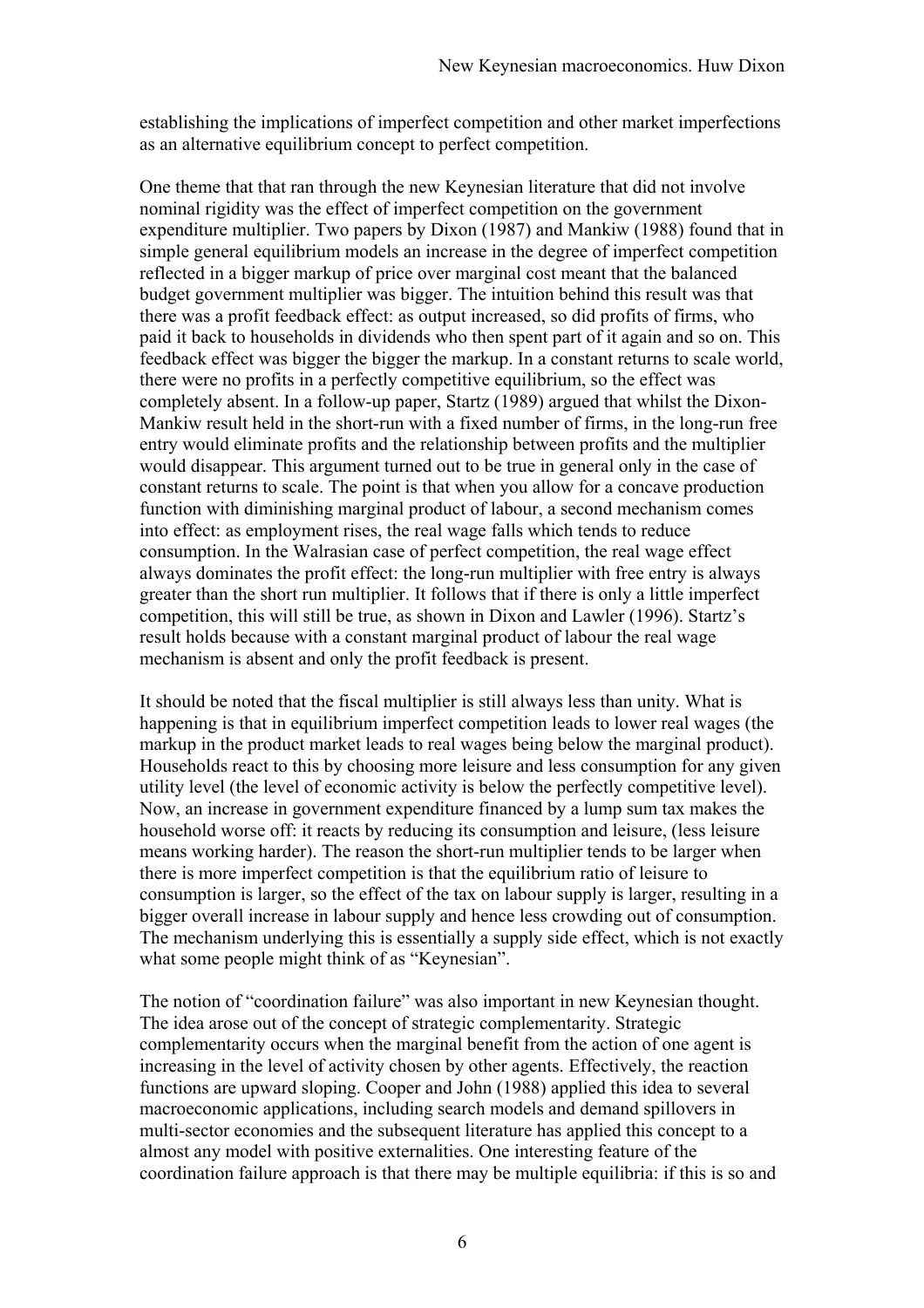the equilibria are symmetric the equilibria will be Pareto ranked. With positive externalities the high activity equilibria will Pareto dominate the low level equilibria. The existence of multiple equilibria is not easy to establish: it requires as a necessary condition that the slope of the reaction function must be greater than one for some values in between the two symmetric equilibria.

In the labour market, there were several developments in the new Keynesian literature. Perhaps the most important were the development of efficiency wage models. Whilst the model of efficiency wages had a long pedigree, it was seen as a way of modelling how firms might set wages at a level different to the competitive level. In Shapiro and Stiglitz (1984), the internal monitoring problem faced by the firm is influenced by the level of unemployment, since the higher the level 0of unemployment the costlier it is for an employee to lose his or her job. Unemployment can therefore act as a disciplining device. This model predicts that firms will be forced to pay workers a higher wage when unemployment is lower, leading to a theoretical explanation of pro-cyclical wages.

### **The New Neoclassical Synthesis (NSS).**

In the 1990's, New Keynesian ideas become part of the NNS approach, which is a combination of the dynamic structures developed by RBC theory with a nominal side to the economy which is based on imperfect competition and nominal rigidity. One of the main contributions has been the new Keynesian Phillips curve: this can be derived form both the Calvo and Taylor models of dynamic pricing (see Roberts 1995). The equation relates current inflation to current output and expected inflation next period

 $\pi_t = \beta E_t \pi_{t+1} + \kappa y_t$ 

Where inflation is  $\pi$ , the discount rate is  $\beta$  and output (deviation from capacity) is  $y_t$ . This differs from the traditional Phillips curve in which the expectation of current inflation appears on the RHS. The coefficient on the output gap is related to the probability the firm can reset its price, the discount rate and a parameter capturing the sensitivity of marginal cost to output. Empirically, the new Keynesian Phillips curve has not done that well. The evidence seems to support the idea that lagged inflation needs to be included as well (resulting in the so called "hybrid Phillips" curve"). This has led to the idea that indexation might be important: in the periods between when firms can set prices or wages explicitly, they are updated by a "rule of thumb" using last periods inflation rate (see Eichenbaum et al 2005) which results in a hybrid Phillips curve.

The Keynesian notion of demand management is very much at the centre of the analysis of monetary policy: the central bank is seen as using interest rate policy to stabilise the economy in two senses. The overall policy design should be to stabilise expectations and rule out explosive or indeterminate solutions: the possibility of economic turbulence caused by sunspot equilibria is seen as welfare reducing to be avoided (this is called *extrinisic uncertainty*). Thus policy should give rise to a unique rational expectations equilibrium path. In most models, a necessary condition for a unique equilibrium path is that the interest rate policy satisfies the *Taylor principle*, which states that if nominal inflation rises the central bank should raise the nominal interest rate by more, so that the real interest rate rises. Monetary policy should also be designed to stabilise the economy in response to real shocks, the *intrinsic*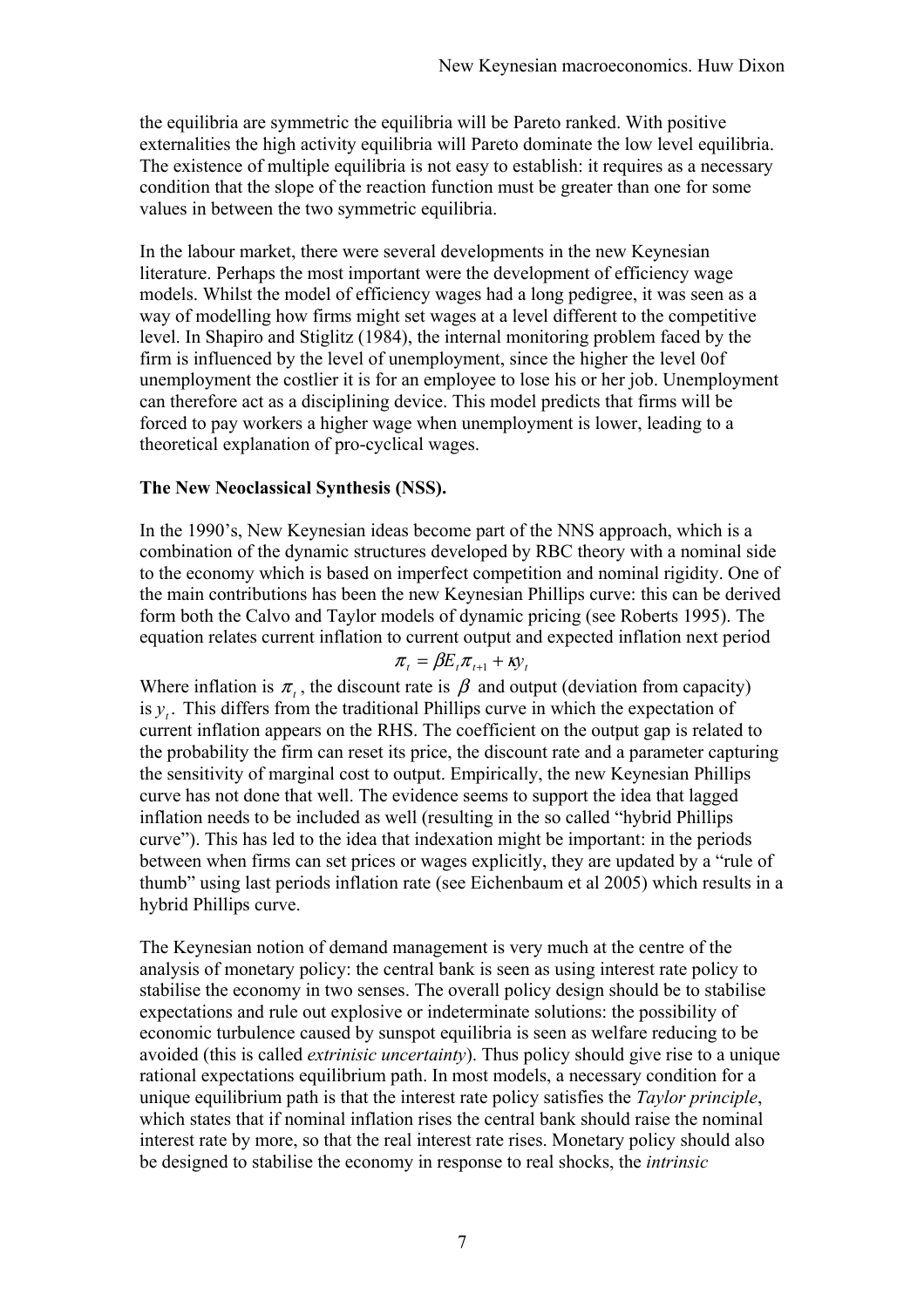uncertainty facing the economy. This has been dubbed by some the "science of monetary policy" (see Clarida et al 1999).

### **An Evaluation.**

The most lasting legacy of new Keynesian economics was to put imperfect competition and non-competitive models at the heart of macroeconomics. For a long time many economists had been impatient with the assumption of market clearing, demand equals supply as a basis for macroeconomics. However, a quest for a rigorous and consistent alternative has been underway since Keynes' *General Theory* in 1936 had raised more questions than it answered. Whilst it had given rise to the notion of using fiscal and monetary policy to stabilise the economy, this remained a practical art without a proper theoretical framework to underpin it. The real achievement of the new Keynesian literature was to provide the theoretical alternative to demand and supply economics. Economics has always been ideological as well as scientific. There are those free market ideologues who believe that the free market is almost always the best and that the state should intervene as little as possible in the market. There are also those that believe that although markets are pretty good at many things, markets can also malfunction and maybe there is a role for some sort of public policy. In macroeconomics this polarity was at its most obvious. The real Business cycle theorists used models with perfect markets and were largely of the "free market" variety of economists. New Keynesian economics provided a rigorous alternative to the free market perspective and as such has left a lasting legacy which we can see is firmly embedded in the way nominal rigidity is understood and monetary policy is practised.

## **Further Reading.**

Insofar as there is a defining text of new Keynesian macroeconomics, it is Mankiw and Romer's two volume edited collection (1991). There are some good surveys made in the early 90s: Silvestre (1993) focuses on the issue of imperfect competition; Dixon and Rankin (1994) more on the implications for macroeconomic policy issues. On the NNS approach, the monetary policy aspects are well surveyed by Carida et al (1999), and for text book treatment of the modelling foundations turn to Walsh (2003) chapter 5 and Woodford (2003) chapter 3. There is also an excellent survey of several NNS models of nominal rigidity in Ascari (2003).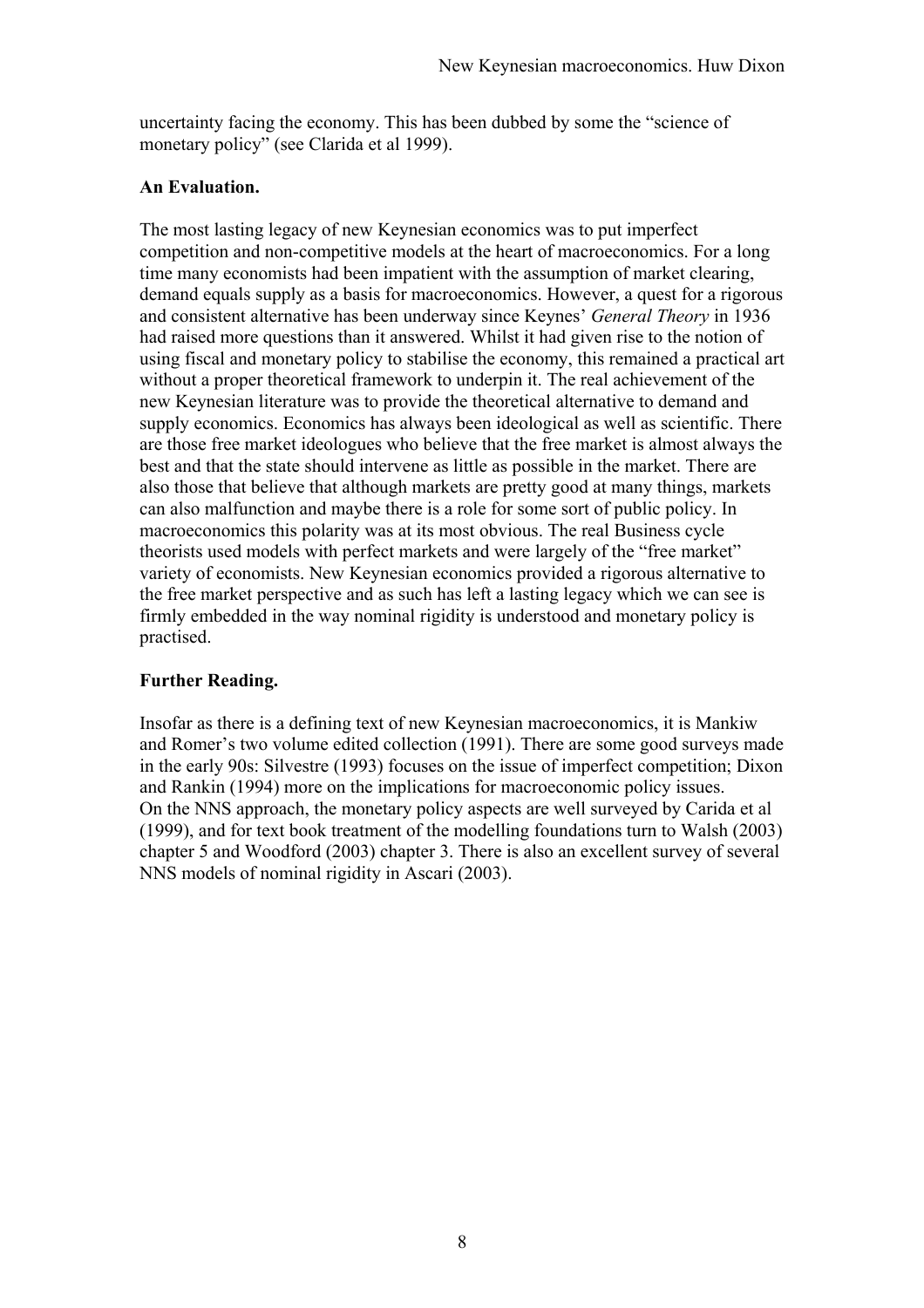#### **References.**

Akerlof, G. and Yellen, J., 1985a. 'A near-rational model of the business cycle with wage and price inertia', *Quarterly Journal of Economics*, 100 (supp), 823-838.

Ascari G (2003), Price and Wage Staggering: a Unifying framework, *Journal of Economic Surveys*, 17, 511-540.

- Ball, L, Mankiw, N.G and D Romer (1988), 'The New Keynesian Economics and the Output-Inflation Trade-Offí, *Brookings Papers on Economic Activity*, 1, 1-82.
- Ball L and Romer D 1990. Real rigidities and the non-neutrality of money, *Review of Economic studies*, 57, 179-98.

Calvo, G (1983). 'Staggered prices in a utility-maximizing framework', *Journal of Monetary Economics*, 12, 383-98.

- Caplin, A and D Spulber (1987), 'Menu Costs and the Neutrality of Money', *Quarterly Journal of Economics*, 102, 703-26.
- Christiano L, Eichenbaum M and Evans C (2005), Nominal Rigidity and the dynamics effects of a shock to monetary policy, *Journal of Political Economy*, 113, 1-45.
- Clarida R, Gali J, Gertler M (1999). The Science of Monetary Policy, *Journal of Economic Literature*, 37, 1661-1707.
- Cooper, R. and John, A., 1988. ëCoordinating coordination failures in Keynesian models', *Quarterly Journal of Economics*, 103, 441-63.
- Dixon H.D. 1987. A Simple Model of Imperfect Competition with Walrasian Features, *Oxford Economic Papers*, 39, 134-160.
- Dixon, H.D and Lawler P (1996), 'Imperfect Competition and the Fiscal Multiplier', *Scandinavian Journal of Economics*, 98, 219-231.
- Dixon, H.D. and Rankin, N., 1994. 'Imperfect competition and macroeconomics: a survey', *Oxford Economic Papers*, 46, 171-199.
- Dixon H.D and Kara E (2006) "How to compare Taylor and Calvo contracts: a comment on Michael Kiley", *Journal of Money, Credit and Banking* (2006), 38, 1119-26.
- Hart, O. (1982), "A simple model of imperfect competition with Keynesian features", *Quarterly Journal of Economics*, 97, 109-138.
- Keynes, J.M., 1936. *The General Theory of Employment, Interest, and Money.*  London: Macmillan.